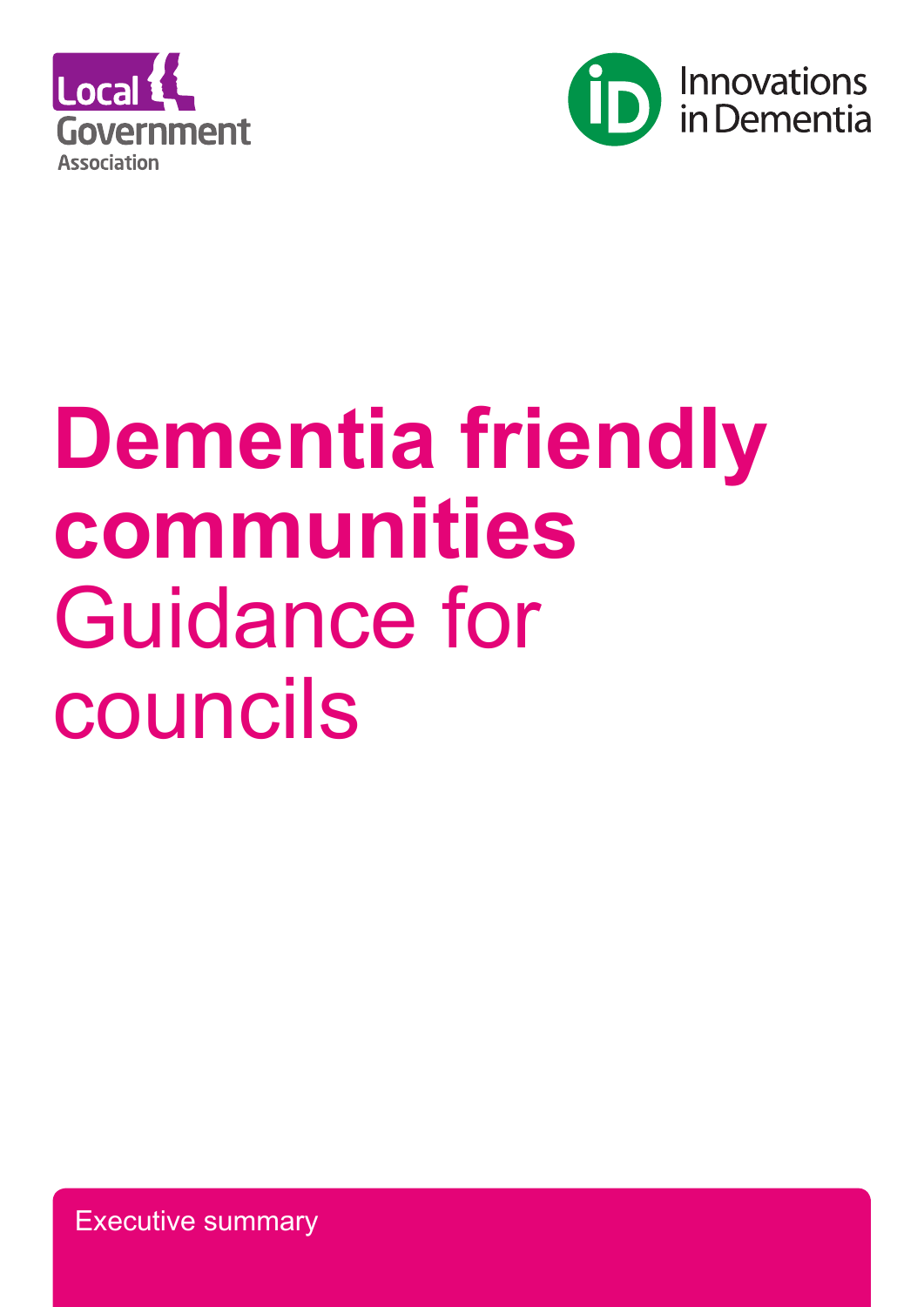Dementia is a condition that is increasingly common; it can have a profound impact on an individual and their family and friends. Traditionally, the focus for dementia care has been NHS treatments and care services delivered by local councils. Recently there has been a shift to a focus on how we can enable people who have been diagnosed with dementia to live as full a life as possible and encourage communities to work together to help people with dementia have the best chance to live well.

Councils have the power to shape services so that they are dementia friendly. Working in partnership with community organisations, across the whole of their areas of responsibility and embracing new ways of working are ways for councils to embrace and deliver dementia friendly communities.

This summary of the guidance is written for council officers and members and outlines what is meant by a dementia friendly community.

Full guidance on dementia friendly communities for councils is available on: www.local.gov.uk/documents/10180/7058797/Dementia+friendly+communit ies+guidance+for+councils/7acaa658-329e-4aa1-bdff-ef6a286dd373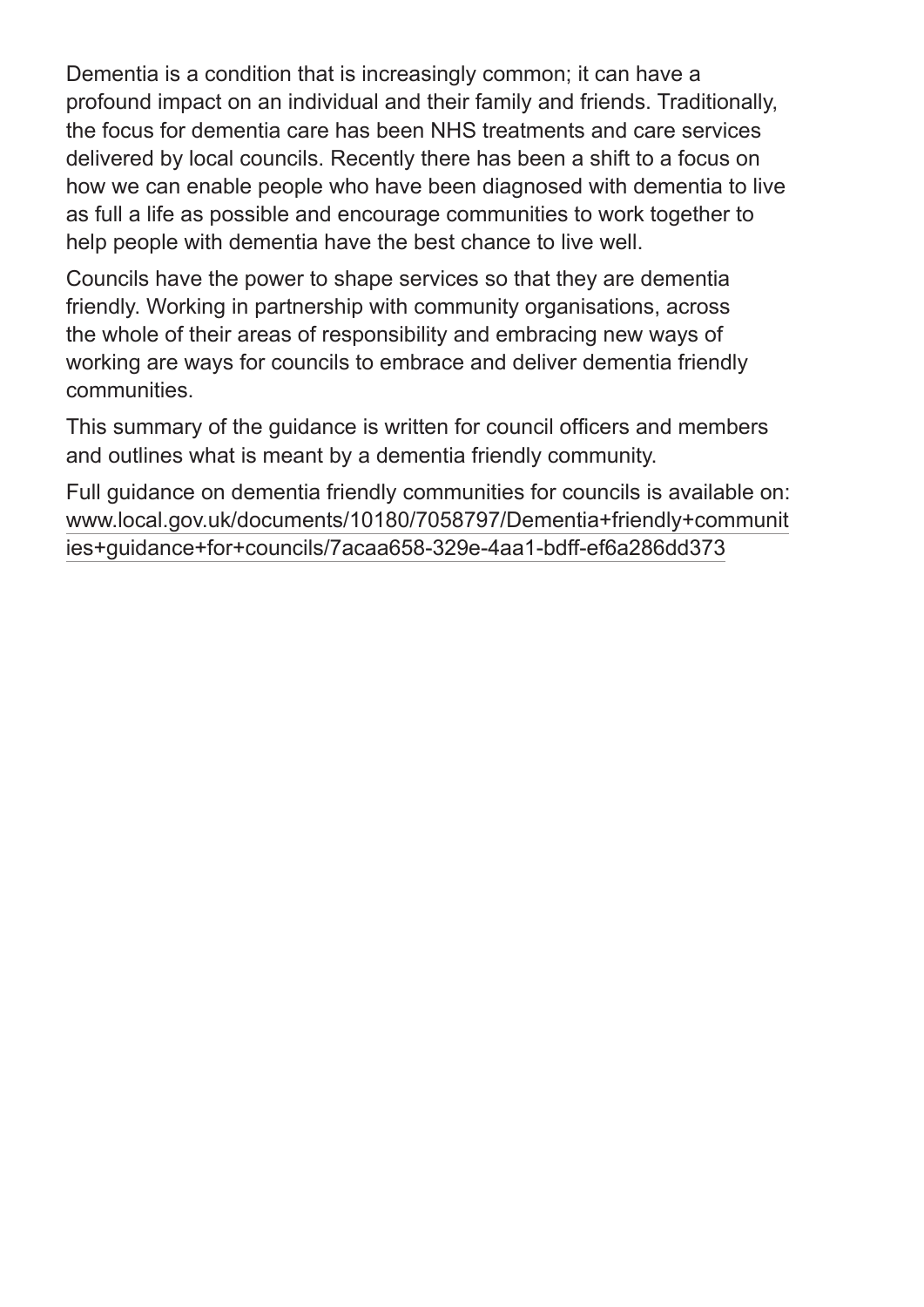## What is a 'dementia friendly community'

The Alzheimer's Society defines a dementia friendly community as<sup>1</sup>:

'A city, town or village where people with dementia are understood, respected and supported, and confident they can contribute to community life. In a dementia friendly community people will be aware of and understand dementia, and people with dementia will feel included and involved, and have choice and control over their day-to-day lives'

People with dementia have described a dementia friendly community as one that enables them to find their way around and be safe, access local facilities and maintain social networks.

Dementia friendly communities are those in which people with dementia have the best possible opportunities to live well. The idea that it is possible to 'live well' with dementia is one which presents a challenge to the orthodox view of dementia. The idea that a diagnosis of dementia is life ending is increasingly being challenged as new visions for living well with dementia emerge.

The concept of dementia friendly communities represents a recognition that in order to make these aspirations to 'live well' a reality - a community-wide response is required. In 2013 the Alzheimer's Society and Dementia Action Alliance launched its recognition process for dementia friendly communities, which outlined characteristics of a dementia friendly community.

A community may demonstrate how they are 'working to become dementia friendly' by:

- ensuring the right local structure is in place to maintain a sustainable dementia friendly community
- identifying a person to take responsibility for driving forward the work to support a community to become dementia friendly
- having a plan in place to raise awareness about dementia in key organisations and businesses within the community that support people with dementia
- developing a strong voice for people with dementia living in communities
- raising the profile of the work to increase reach and awareness to different groups in the community
- focusing plans on a number of key areas that have been identified locally
- having in place a plan or system to update the progress of your community.

Councils can play an important role in creating dementia friendly communities, as service providers, commissioners, planners, regulators, as leaders and influencers and as employers.

<sup>1</sup> Guidance for communities registering for the recognition process for dementia friendly communities. Alzheimer's Society and DAA 2013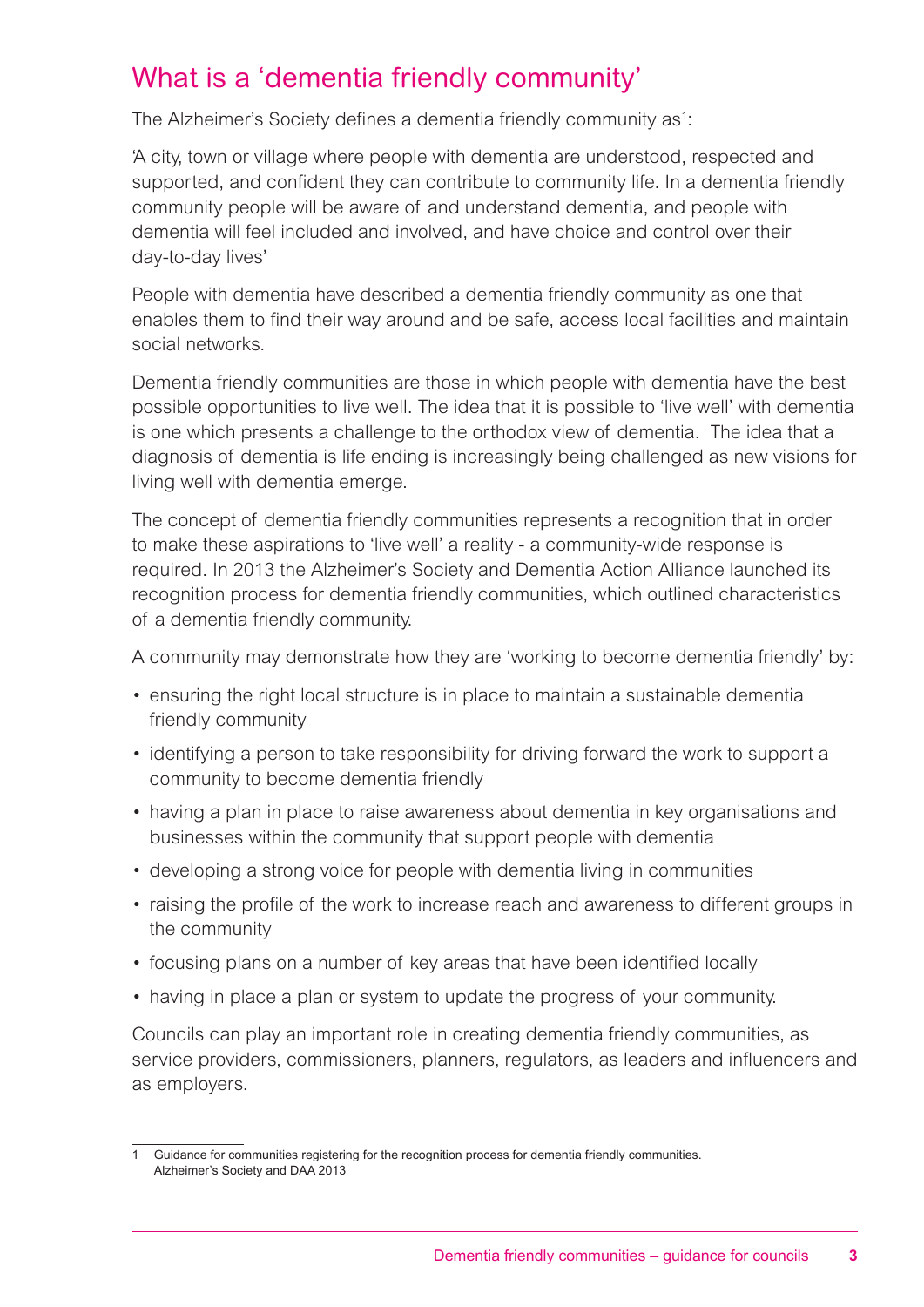There are actions councils can take across five key domains; **voices**, **place**, **people**, **resources** and **networks**.

# The voices of people with dementia

**The voices of people with dementia and their carers should be at the start and the heart of the process of creating dementia friendly communities. Dementia friendly communities need to be responsive to what people want, but perhaps more importantly, people with dementia should have the right to have a sense of ownership, investment, responsibility and connectedness to their own communities.**

## **What can councils do?**

- check the accessibility of local consultation and engagement processes
- ensure that support is available, including 1-1 support to engage in mainstream processes
- consider a parallel engagement process for people who would find it difficult to engage in mainstream processes, even with support
- support the development of 1-1 support and peer group support, both of which are powerful platforms for engagement
- make sure that people with dementia and their carers are fully engaged and supported to engage in the local Dementia Action Alliance.

# The place

**There's a lot that can be done to make the physical environment, and the information encountered within it more accessible to everyone. Councils have significant influence over not just their own services and spaces, but those of organisations who they commission, regulate or work with at a strategic level.**

#### **What can councils do?**

- audit their customer-facing services to check for accessibility
- ensure that planning departments consider the access needs of people with dementia
- engage people with dementia in reviewing the built environment, including green and natural spaces
- work with local partners in the creation of accessible 'high streets'
- work with strategic partners to ensure that communities feel safe
- consider the accessibility of transport, including clear signage and information as well as the provision of support to travel
- consider the role of housing, including the scope in making people's homes easier to use through adaptations and equipment
- ensure that information provided about services uses plain English and is clearly laid out.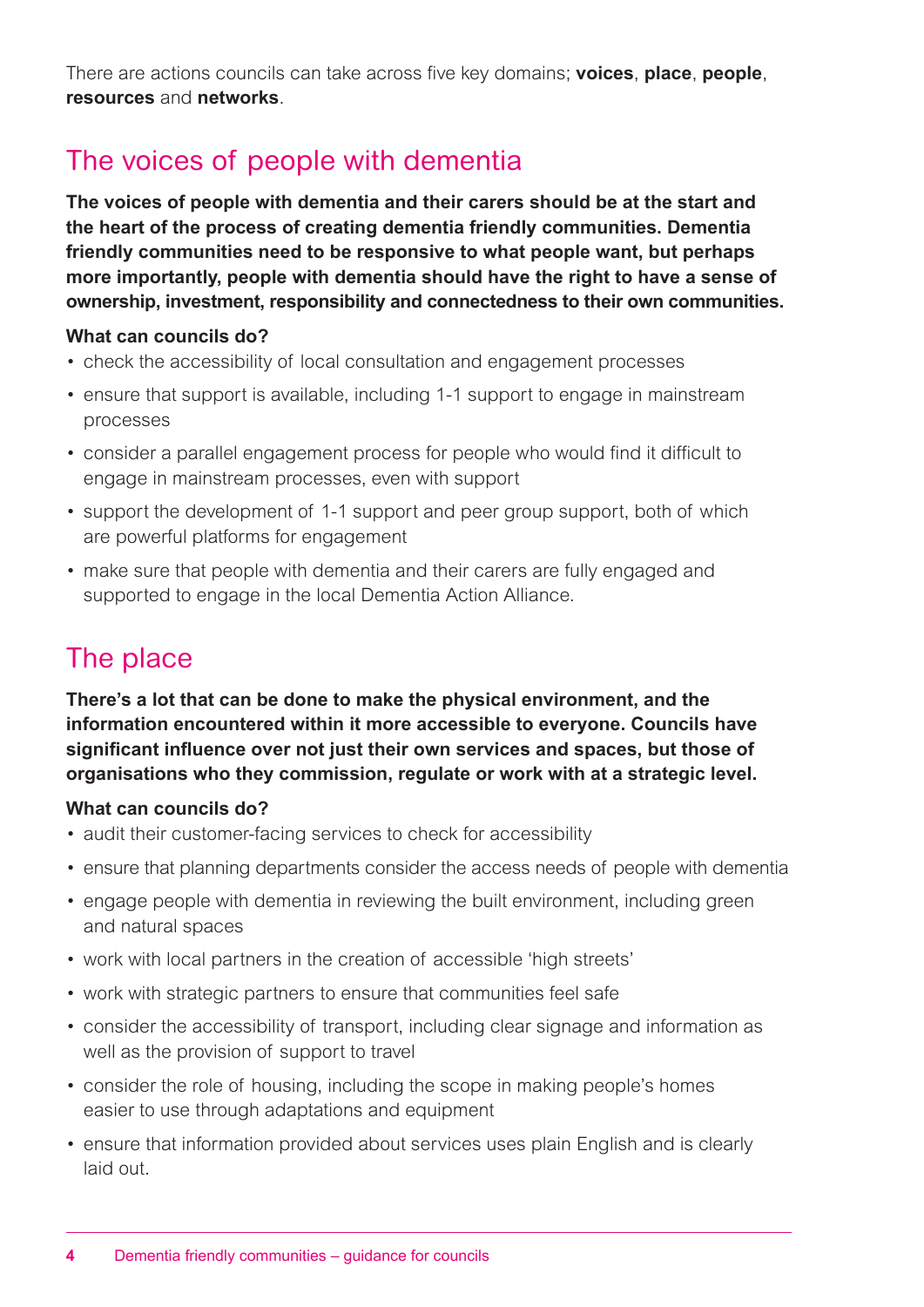# The people

**People make communities dementia friendly. People are usually willing to help, but stigma, fear and misunderstanding around dementia can mean that people are unsure of what to do for the best.**

**Awareness-raising and training have a crucial role to play in the creation of more dementia friendly communities. This is probably the most important feature of a dementia friendly community and the area where local authorities have the greatest potential to transform the lives of people with dementia.**

#### **What can councils do?**

- encourage and support all staff and elected members to engage with the Dementia Friends programme and to become Dementia Friends. Support key staff and elected members to become dementia champions – so that they can train and support other members and officers to become Dementia Friends and to act as ambassadors and supporters of work to promote dementia friendly communities locally
- consider including Dementia Friends as part of basic induction for all customer facing staff
- support the rollout of Dementia Friends to partner organisations and the broader community by making premises available for session, or by running sessions in public spaces or as a part of larger events
- ensure that appropriate additional training or information on dementia is available for staff in customer facing roles who may need more than basic awareness
- make sure that awareness-raising is promoted and supported within Black Asian and Minority Ethnic Communities
- take a lead in developing employment policies that include the needs of people with dementia and their carers.

## The resources

**The provision of timely support enables people to maintain independence and avoid crisis admissions to healthcare. Services, resources and initiatives which have particular potential to support the capacity and resilience of people with dementia and their carers are access to timely diagnosis and appropriate post diagnosis support.** 

#### **What can councils do?**

- review how they are enabling people living with dementia and their families and carers to access holistic, integrated and effective post-diagnostic support.
- existing counselling and mainstream information services could be encouraged to consider their accessibility to people with dementia, and their awareness of issues affecting carers
- public health could maintain focus on public health campaigns using resources such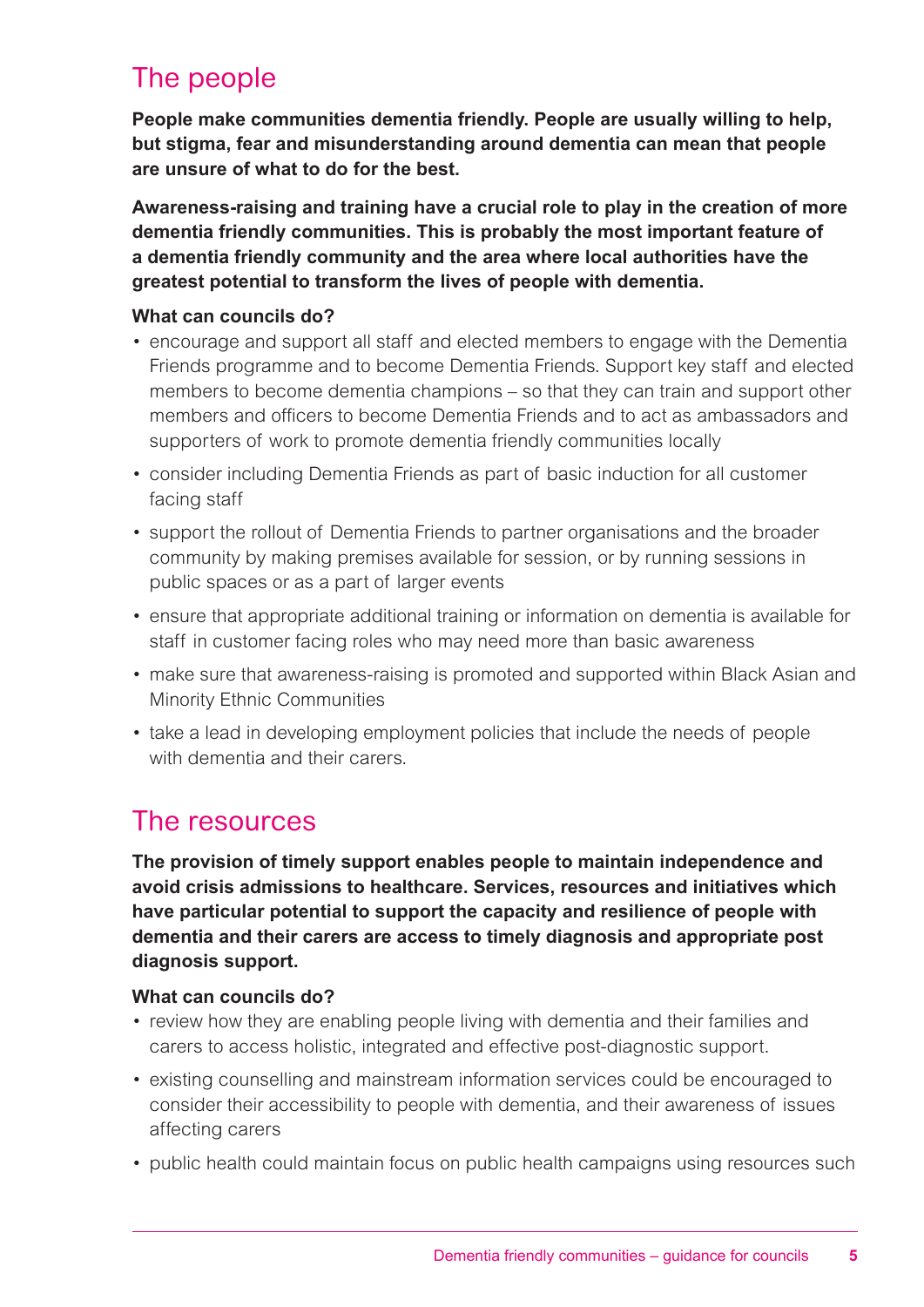as Dementia Friends, as well as promoting key messages and actions to promote prevention and healthy living

- encourage and support the development of peer support groups for people with dementia – the DEEP project can offer further guidance
- encourage and support opportunities for mentoring and volunteering for people with dementia. Work with volunteer agencies to ensure that their services are accessible to and aware of the needs and potential of people with dementia as volunteers.
- consider how the capacity of council services can be stimulated to provide a range of support for people with dementia, for example: activities at the local leisure centre in which people with dementia can take part in – classes with carers, adapted games, supporting access to mainstream provision
- through appropriate training and awareness-raising ensure that frontline staff do not inappropriately refer people with dementia seeking support from mainstream services and facilities to specialist provision
- when commissioning services, recognise the role that mainstream activities and services play in the lives of people with dementia – ultimately, it is in mainstream provision that people with dementia will spend most of their time and derive most of their benefit.

## The networks

**Lots of other people and organisations are thinking about the need to become more dementia friendly, including many of your strategic partners. Working with and supporting them could be a valuable contribution to making the wider community more dementia friendly as well as getting support and learning to apply to your own services.**

## **What can councils do?**

- set up a local Dementia Action Alliance (DAA) if there is not one in existence or join one if there is. DAAs have an important role in creating a shared and jointly owned vision across all partners
- sign up for the Alzheimer's Society Dementia Friendly Communities recognition process
- use strategic drivers such as the community safety plan, policing plan, health and well-being strategy and transport plan as well as strategies for older people and people with dementia as levers to reinforce the needs of people living with dementia
- support and encourage local businesses, community based and voluntary organisations to ensure that they are enabling people living with dementia to access their services and activities. This will include working with local faith groups, social clubs, sporting and leisure associations – to persuade them of the importance of making their services accessible to people living with dementia and actively promoting activities for them. This might involve minimum seed funding, to enable organisations to address the needs of members who have dementia or people with care for someone with dementia.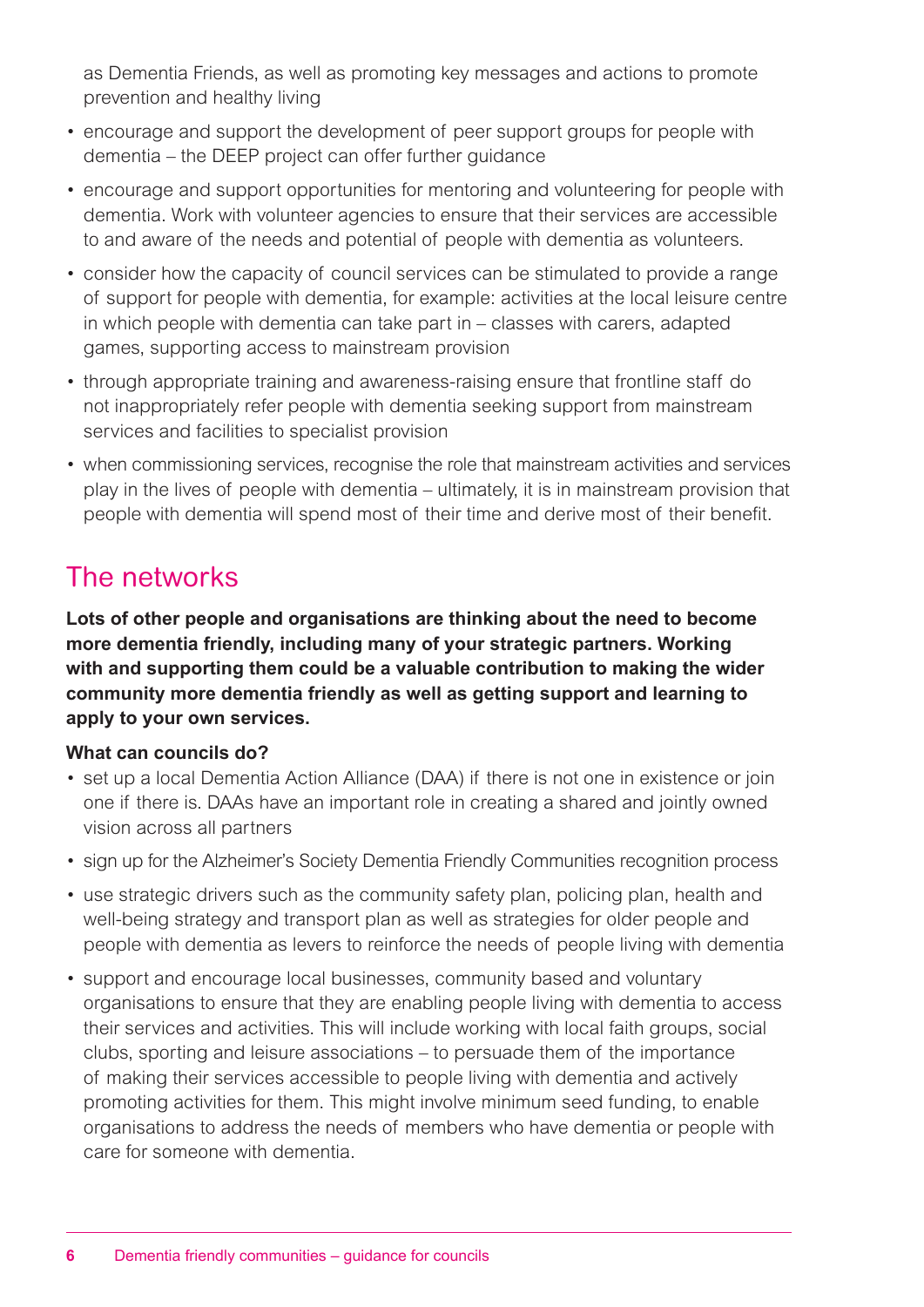# Further information

## **Dementia Engagement and Empowerment Project (DEEP)**

http://dementiavoices.org.uk

**Dementia Action Alliance** http://www.dementiaaction.org.uk

#### **Dementia Friends**

www.dementiafriends.org.uk/Home/About

## **The Alzheimer's Society Dementia Friendly Communities recognition process**

http://alzheimers.org.uk/recognitionprocess